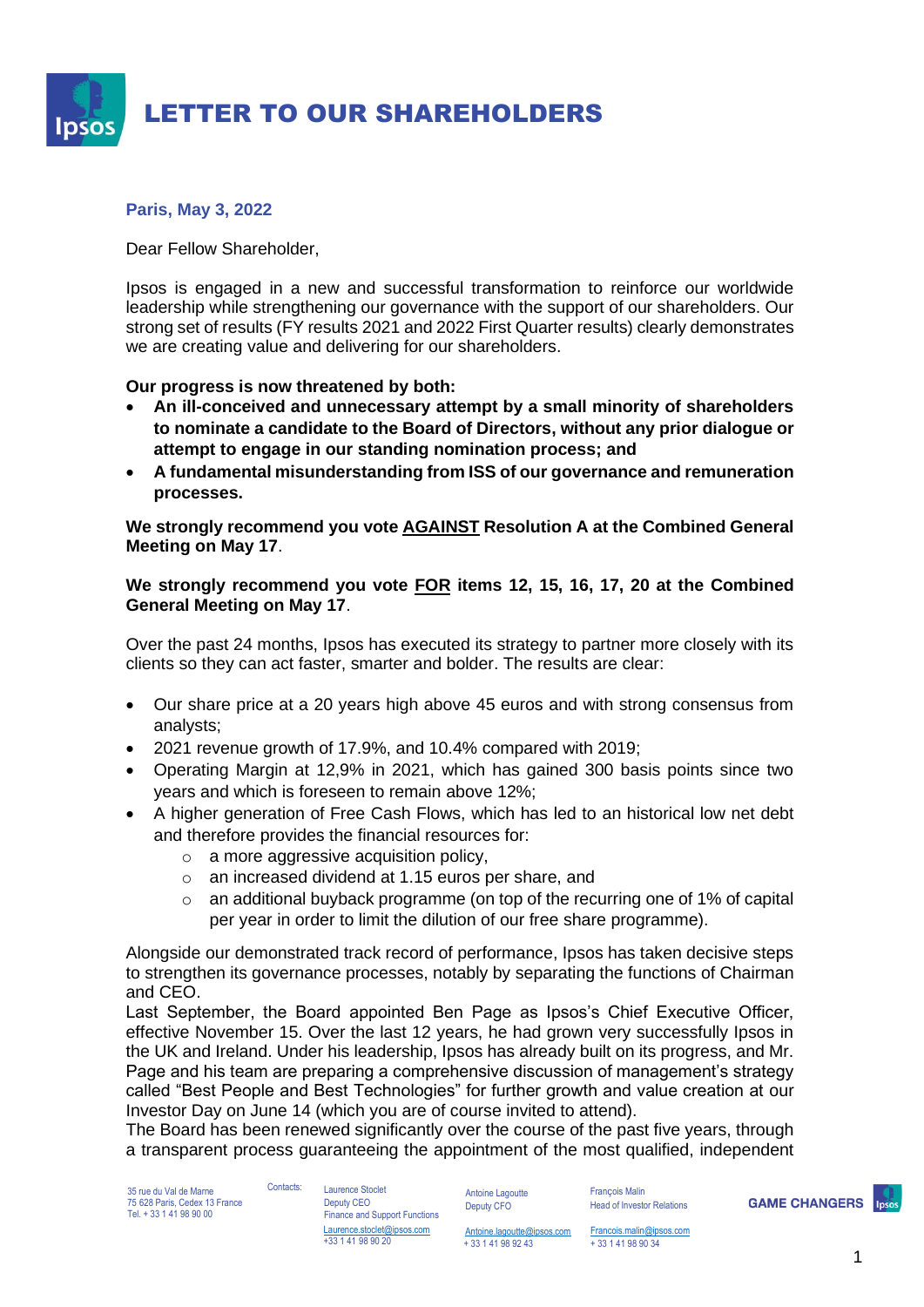

board members. This process is run by a nomination committee, fully composed and chaired by independent directors.

As a result, the majority of this year's Board nominees have joined the Company over the past five years. That includes two new independent directors proposed for election to the Board this year - Pierre Barnabé and Virginie Calmels (who are bringing strong skills in media and technology and whose experiences are described in Appendix 1).

Our proposed Board is also well-balanced, in terms of gender (50%), skill sets, experience, diversity, nationalities (25% non-French) and meets the definition of independence in accordance with the AFEP-MEDEF code (the corporate governance code of reference for French publicly traded companies).

At 50%, our gender balance on the Board also serves a valuable purpose for our investors since that fact is a critical contributor to our inclusion in key CSR-related indices and rankings. We do not recommend going backwards, having a lower ratio and losing this quality and balance, with the inclusion of the proposed additional candidate, potentially leading to a 13-member Board and only 45% of women. Having 50% of women at our Board has been a key ESG initiatives at Ipsos among others which are described in Appendix 2.

Up until last week and their discussions with the minority shareholders, it is worth noting that no proxy advisor had raised any concerns about IPSOS's governance and about its directors or their independence. As a group, we are very committed to these values, and we are committed to the quality of our relationship with our shareholders.

**Therefore, we would like to draw your attention to some of the proposed resolutions, and more specifically:** 

# **1- Resolution A, shared by a small minority of shareholders to nominate a candidate to the Board of Directors: We strongly recommend you vote AGAINST.**

The minority shareholders' proposal would undermine the progress outlined above. The individual proposed for nomination has no demonstrated understanding of our company and sector, appears to have no prior experience as a corporate officer or executive of a listed company, and did not seek to be selected by the Board's open and transparent process, which seeks to select candidates on the basis of their skills and after meeting with them. Far from benefitting the company, this nomination would only destabilize the business and the progress we have made. It may also undermine our recently appointed new management and new CEO, at a time where the team is delivering good results and developing momentum in the marketplace that is also reflected in the stock price.

The minority shareholders' approach has also been confrontational and not reflective of an investor wanting the best for all shareholders and the company: after sending their request without any notice, they rejected dialogue with Ipsos for two weeks. A meeting was finally held yesterday, May 2<sup>nd</sup>, where they refused to explain why they believed such an adversarial approach was appropriate, or how that would serve the company's interest.

35 rue du Val de Marne 75 628 Paris, Cedex 13 France Tel. + 33 1 41 98 90 00

Contacts: Laurence Stoclet Deputy CEO Finance and Support Functions Laurence.stoclet@ipsos.com +33 1 41 98 90 20

Antoine Lagoutte Deputy CFO

[Antoine.lagoutte@ipsos.com](mailto:Antoine.lagoutte@ipsos.com) + 33 1 41 98 92 43

François Malin Head of Investor Relations

[Francois.malin@ipsos.com](mailto:Francois.malin@ipsos.com) + 33 1 41 98 90 34

**GAME CHANGERS** 

2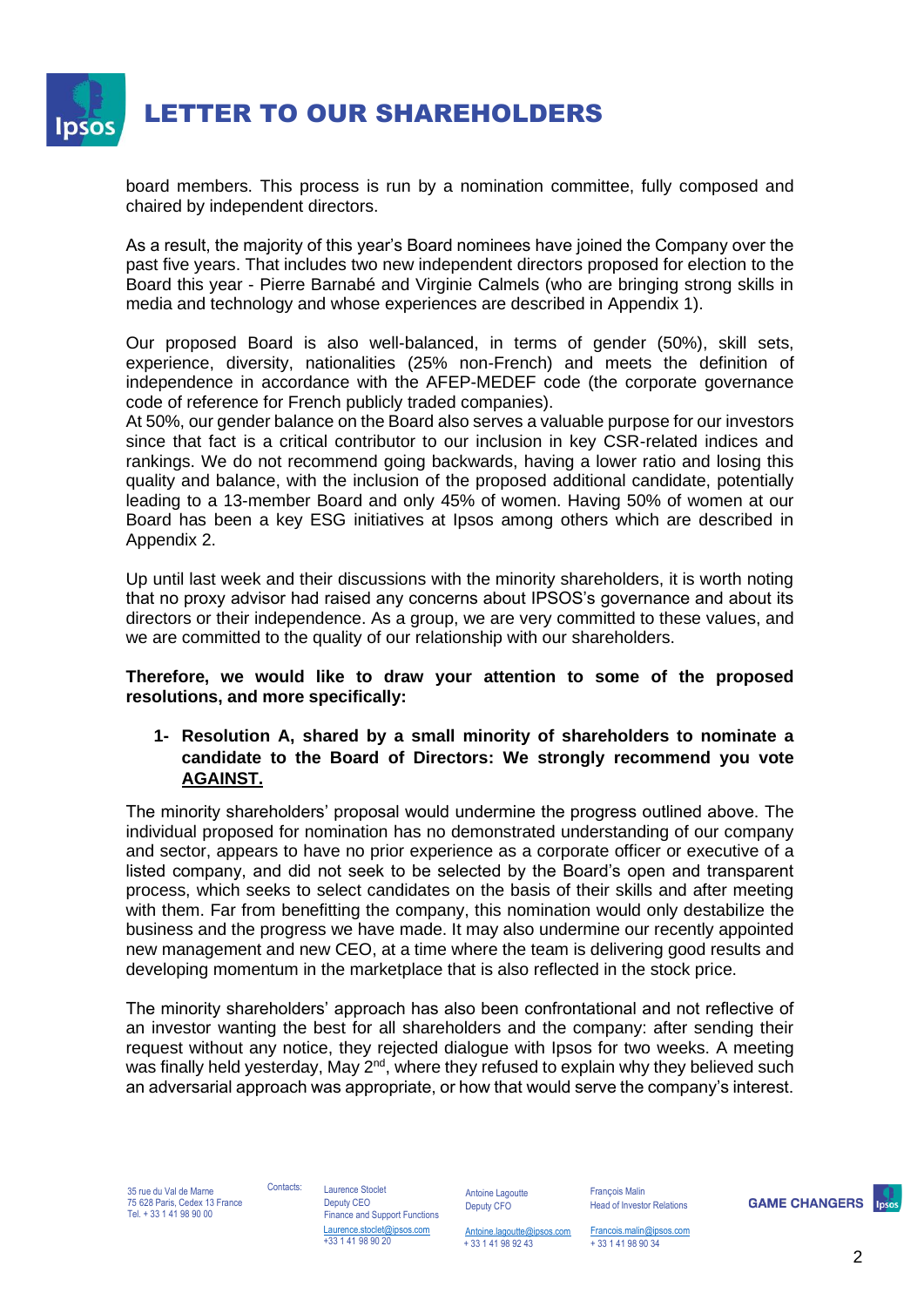

# **2- Say-on-pay resolutions (items 12, 15, 16, 17, 20).**

### **We strongly recommend you vote FOR items 12, 15, 16, 17, 20 at the Combined General Meeting on May 17**.

The compensation granted to the executive managers are among the lowest of the SBF120, and Mr. Truchot's package to reflect the conclusion of his role as Chief Executive Officer was entirely consistent with the strict implementation of the compensation policy, approved by an **overwhelming 94% of our shareholders last year** – and supported by several proxy advisors.

Ipsos considers that the pay-out is objectively benchmarked and reflects full alignment with the performance of the company and shareholders' interests.

All of our compensation decisions are taken by our Compensation Committee that is comprised of independent directors and an employee representative appointed by the Unions, which qualifies it under the AFEP-MEDEF code as 100% independent.

It is clear Ipsos is on the right path. Ipsos is creating value for all its shareholders. The fairness of the Resolution 12 about Mr Didier Truchot compensation is further supported by details given in Appendix 3.

We hope this letter provides clarification and reassurance about Ipsos's perspectives and current trajectory and are looking forward to sharing more about Ipsos on May  $17<sup>th</sup> - in$ the meantime, do not hesitate to contact us should you have any questions on any resolution or the preparation for the Annual General Shareholders' Meeting.

Our Chairman of the Board, Our CEO and the Chair of our Nomination Committee, as well as our Investor Relations team are available for any conference calls.

Yours sincerely,

The Board of Directors

#### Appendices:

- 1- Message of the Chairman dated 19 April about the two independent Directors proposed to the Shareholders
- 2- Ipsos ESG initiatives
- 3- Resolution 12: further explanations on Chairman and CEO compensation for 2021
- 4- Composition of the Board as at February 1<sup>st</sup>, 2022

35 rue du Val de Marne 75 628 Paris, Cedex 13 France Tel. + 33 1 41 98 90 00

Contacts: Laurence Stoclet Deputy CEO Finance and Support Functions Laurence.stoclet@ipsos.com +33 1 41 98 90 20

Antoine Lagoutte Deputy CFO

François Malin Head of Investor Relations

**GAME CHANGERS** 

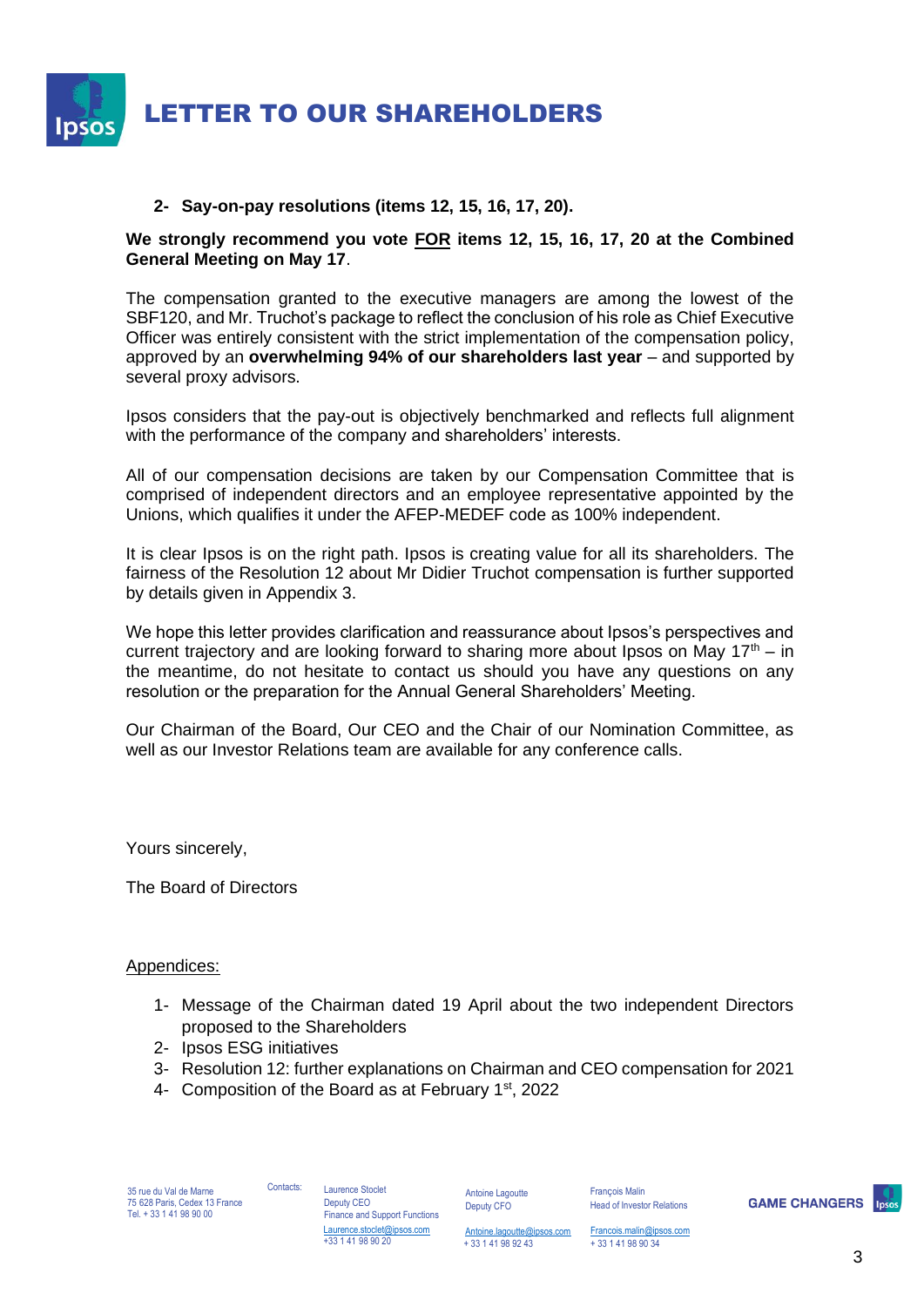

#### Appendix 1 Message of the Chairman of the Board in the Convening Notice dated 19 April 2022 about the two independent Directors proposed to the Shareholders

Dear Shareholder,

We are delighted to invite you to attend the Ipsos Combined General Shareholders' Meeting to be held at 9:30 am (CET) on May 17, 2022 at Ipsos' registered office located 35 rue du Val de Marne in Paris (75013).

In 2021, as the covid-19 pandemic continued, your Company's revenues reached a record level of EUR 2,146.7 million and it recorded an organic growth of 17.9%. Operating profit continued to rise and debt fell sharply thanks to excellent free cash flow generation. This extremely solid performance is the result of the good Momentum started in mid-2018 with the launch of the T.U.P. (Total Understanding Project) transformation plan, which had received strong commitment from our employees. Today, it is reflected in the increased confidence of our clients thanks to the adapted and digital solutions that we have been able to make available to them rapidly.

2021 was also a year of managerial transition between the Chairman and CEO and founder of Ipsos, Mr. Didier Truchot, and the new CEO, Mr. Ben Page, whom our Board of Directors has chosen to appoint as of 15 November 2021. Ben Page has been with Ipsos since 2005, when the British research company MORI, specialized in social and public opinion research, was acquired by our Company. He was one of the main managers of the company. Under his leadership since 2009, Ipsos MORI has tripled its revenues and has become a major reference in its market. In 2021, Ipsos MORI accounted for nearly 20% of the group's revenues and more than 20% of its operating income.

The Board of Directors is convinced that information, when obtained, analyzed and communicated with rigor and clarity by our professionals, is the best ally of the decision makers we support. Their talent combined with the development of our technology platforms allows us to be confident in our ability to maintain profitable growth over the long term.

As you will see from the draft resolutions and information published on the Ipsos website, you will be asked to approve 35 resolutions this year, including 23 ordinary resolutions. These resolutions are presented in detail in the report of the Board of Directors to the General Shareholders' Meeting.

We would also like to draw your attention to some of the proposed resolutions, and more specifically the ones concerning:

**- The ratification of the co-optation by the Board of Directors of Mr. Ben Page, Chief Executive Officer, on October 4, 2021, as director (resolution 5);** 

**- The ratification of the co-optation on January 12, 2022 and the appointment of Mr. Pierre Barnabé as an independent director (resolutions 6 and 7);** 

**- The appointment of Mrs. Virginie Calmels as a new independent director (resolution 9) as from the date of the General Meeting.** 

We propose a new balanced composition of the Board of Directors with 12 members, which will include 50% independent directors as required by law, and 50% women. If we take into account the mandate of Mr. Patrick Artus, whom we have reclassified as "nonindependent" this year solely because of his participation in our Board for more than 12 years, the proportion of external directors is 60%. With regard to the two new terms of

35 rue du Val de Marne 75 628 Paris, Cedex 13 France Tel. + 33 1 41 98 90 00

Contacts: Laurence Stoclet Deputy CEO Finance and Support Functions Laurence.stoclet@ipsos.com +33 1 41 98 90 20

Antoine Lagoutte Deputy CFO

François Malin Head of Investor Relations

**GAME CHANGERS** 

[Antoine.lagoutte@ipsos.com](mailto:Antoine.lagoutte@ipsos.com) + 33 1 41 98 92 43

[Francois.malin@ipsos.com](mailto:Francois.malin@ipsos.com) + 33 1 41 98 90 34

4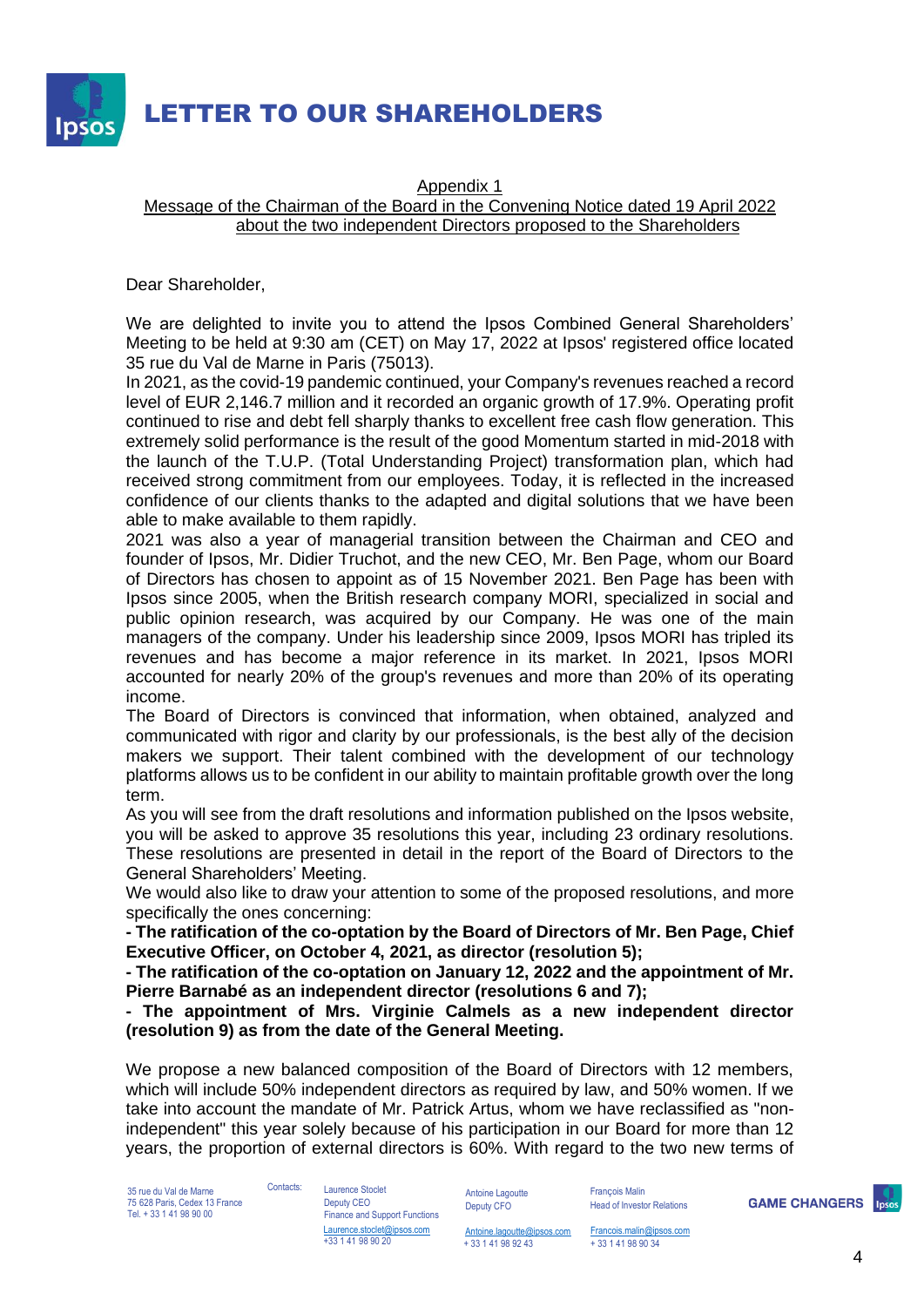

office as independent directors submitted for approval at this Meeting, namely those of Virginie Calmels and Pierre Barnabé, we wish to emphasize the important contributions of these individuals.

Mrs. **Virginie Calmels** is President of CV Education, a higher education group specializing in the creative industries and digital marketing, which opened the first FUTURAe school in Boulogne-Billancourt in October 2020. 3 Virginie Calmels is a graduate of the Ecole Supérieure de Commerce de Toulouse and the Insead and also holds a degree in accounting and finance and a diploma in public accounting and auditing. In addition to her significant expertise in financial management, Virginie Calmels has extensive knowledge of digital marketing and is therefore particularly sensitive to Ipsos' business. She therefore has all the skills required to be appointed as an independent director of the Company, as she is or has been an independent director of other listed companies in the TMT sector (Iliad, Assystem, Technicolor). She is also involved in charitable activities which are at the heart of Ipsos' ESG policy.

Mr. **Pierre Barnabé** is a recognized specialist in the technology world. He currently heads the Big Data and Cybersecurity division of Atos and will become CEO of Soitec on May 1. Previously, he was CEO of Alcatel-Lucent France and then Deputy CEO of Bull. He is ranked 16th in The Consulting Report's 50 Leaders in Cybersecurity (October 2021 ranking). Pierre Barnabé is "Chevalier de l'Ordre national du Mérite". He has been appointed Director of Inria (Institut National de l'Informatique et de l'Automatique) since 2020 and was elected Chairman of the Board of Directors of the Ensimag engineering school in June 2021. He has all the skills required to be appointed as an independent director of the Company and to contribute to the future technological choices of the Ipsos group. We hope these resolutions will meet with your approval. \*\*\* We hope you will find this letter helpful, and we would like to thank you for your interest in Ipsos and your backing for all our resolutions.

Please do not hesitate to contact us should you have any questions on any resolution or the preparation for the Annual General Shareholders' Meeting. Yours sincerely,

Didier Truchot, Chairman of the Board of Directors

Contacts: Laurence Stoclet Deputy CEO

Finance and Support Functions Laurence.stoclet@ipsos.com +33 1 41 98 90 20

Antoine Lagoutte Deputy CFO

François Malin Head of Investor Relations

**GAME CHANGERS** 



[Antoine.lagoutte@ipsos.com](mailto:Antoine.lagoutte@ipsos.com) + 33 1 41 98 92 43 [Francois.malin@ipsos.com](mailto:Francois.malin@ipsos.com) + 33 1 41 98 90 34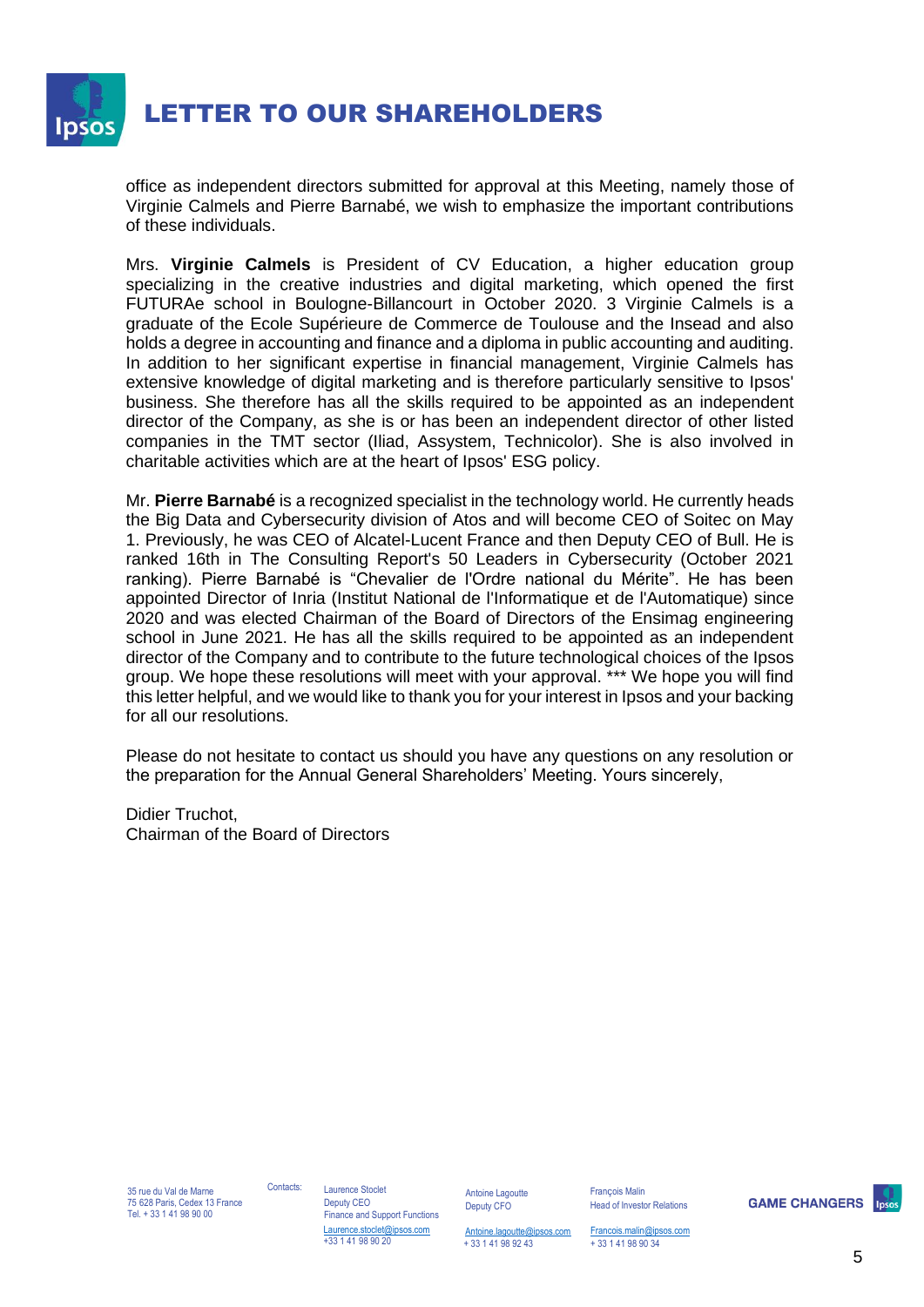LETTER TO OUR SHAREHOLDERS

Appendix 2 Ipsos ESG initiatives

Our ESG initiatives are described in details in the section 5.4.1 of our 2021 Annual/Universal Registration Document. Report.

**In this context, our commitment to sustainable development has been continued and reinforced.** Our 2021-2023 CSR roadmap, adopted in February 2021, reflects this commitment:

- We have set ourselves **a target of carbon neutrality by 2035** five years ahead of the 2040 deadline set by the international community.
- Our commitment to society is reflected in our commitment to ensuring that the diversity of our teams reflects the diversity of the societies in which we operate; we have continued to increase the **proportion of women among our senior managers so that by 2021 we had 35% women and we are committed to reaching 40% by 2023.**

Our key sustainability targets will continue to be set and monitored by the Board of Directors. Under the leadership of our new CEO Ben Page, Ipsos will continue to develop its roadmap around three pillars: People, Society and Planet.

The internal climate surveys carried out regularly demonstrate a higher level of commitment than that of other companies in the service sector and which has increased in recent years, which is explained by the pride of the teams in working in a company whose societal and environmental are recognized.

In terms of gender equality and from the point of view of the equity ratio (gap between the executive's salary and the median of employees, which is one of the lowest in the SBF120), Ipsos considers itself to be ahead.

Mrs. Laurence Stoclet, Deputy CEO and Group CFO, had also been invited on October 25, 2021 to speak publicly on these subjects, during a round table organized on the occasion of the publication of the "Palmarès de la féminisation" of SBF120 companies' Boards, sponsored by the Ministry for Equality between Women and Men, Diversity and Equal Opportunities.

It is therefore crucial to keep 50% women on our Board of Directors.

Another example of our ESG initiatives, Ipsos was the first market research and opinion polling company in the world, in 2008, to join the UN Global Compact and, since then, has been involved in numerous RES initiatives, including actions in favor of Refugees and, through its Foundation created in 2014, in favor of the education of underprivileged children.

In 2021, 92% of the paper used by Ipsos was recycled.

35 rue du Val de Marne 75 628 Paris, Cedex 13 France Tel. + 33 1 41 98 90 00

Contacts: Laurence Stoclet Deputy CEO Finance and Support Functions Laurence.stoclet@ipsos.com +33 1 41 98 90 20

Antoine Lagoutte Deputy CFO

François Malin Head of Investor Relations

**GAME CHANGERS** 

[Antoine.lagoutte@ipsos.com](mailto:Antoine.lagoutte@ipsos.com) + 33 1 41 98 92 43

[Francois.malin@ipsos.com](mailto:Francois.malin@ipsos.com) + 33 1 41 98 90 34

6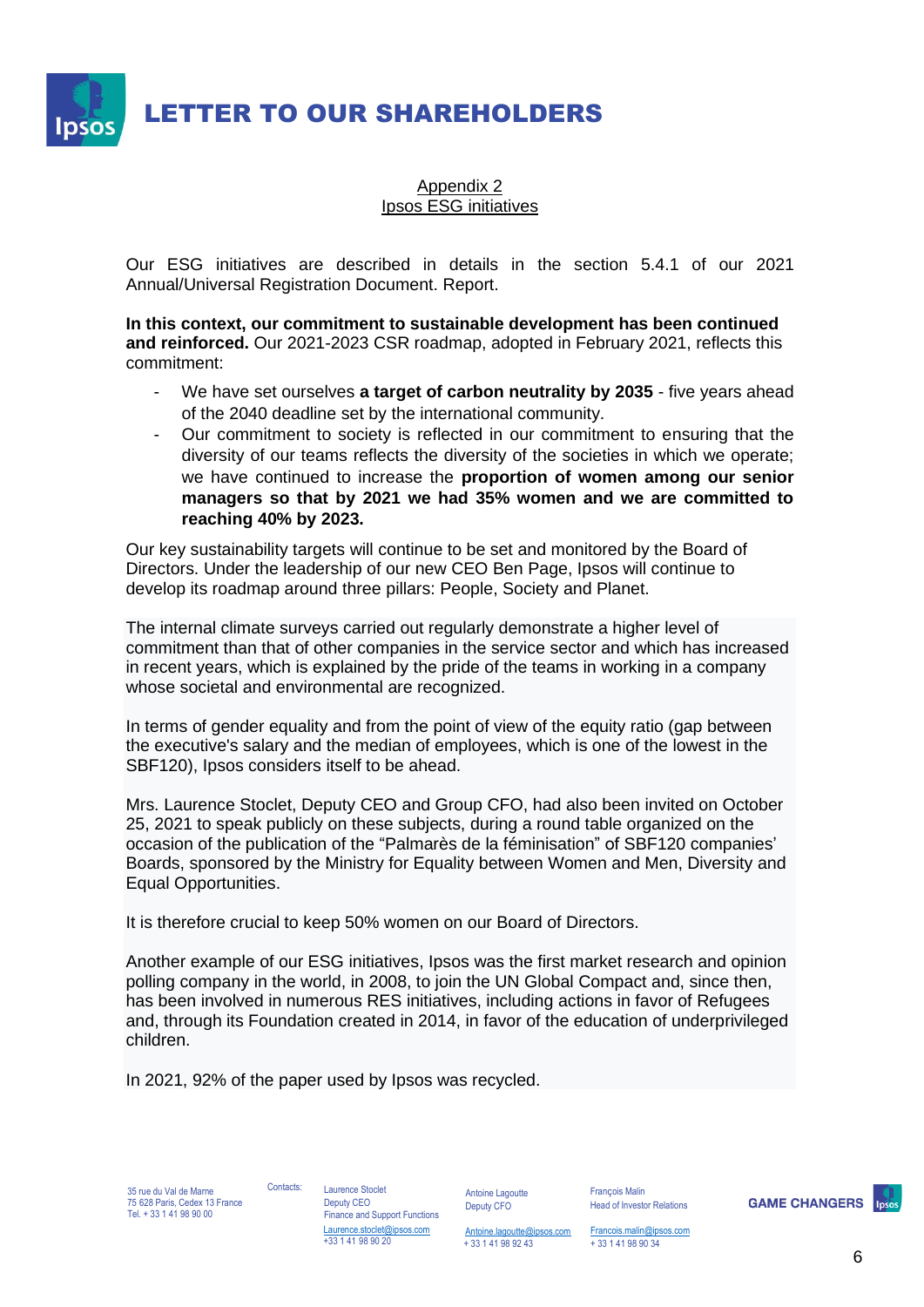

Appendix 3

Resolution 12: further explanations on Chairman and CEO compensation

for 2021

The Remuneration policy for the Chairman and CEO was described in section 13.1.2 of the 2020 Annual Report/2020 Universal Registration Document (URD) was submitted to the vote of the Shareholders under Resolution 10 at the AGM of May 27<sup>th</sup>, 2021:

**All the major proxy agencies (Glass Lewis, ISS, Proxinvest) recommended to vote in favor of Resolution 10.** 

**The Resolution 10 was consequently adopted at 94.2% at the AGM.** 

**It is only logical for it to be considered as due to Mr Didier Truchot as this remuneration policy was very precise and transparent. In particular, about the reasons for the Indemnity in case of cessation of duties:**

Extract from 2020 URD, section 13.1.2 Compensation of Chairman and CEO *13.1.2.7 Termination Benefits*

*In the event of the dismissal or termination as the Chairman and CEO, the latter would receive a payment equal to twice his gross compensation received in the calendar year prior to him leaving office. Payment is subject to the following performance condition: Revenue for one of the three years prior to the year of dismissal must be higher, at constant exchange rates, than that of the preceding year. This payment therefore presupposes a progression assessed over at least two financial years, meaning no payment in the event of proven failure by the executive in the last years of his term of office. For reference, this commitment was authorized by the General Shareholders' Meeting, most recently upon reappointment of the Chairman and CEO at the General Shareholders' Meeting of April 28, 2016 under the procedure for related-party agreements applicable by reference to former Article L. 225-42-1 of the French Commercial Code (now repealed). With the coming into force of the new Say on Pay regime at end-2019, termination benefits are no longer dealt with in this way and are now covered by the new regime.* 

*The payment of the compensation is not ruled out in the event that the beneficiary retires in the near future. It should be noted that the Chairman and CEO does not have a supplementary pension scheme from Ipsos, or any other statutory or contractual severance payment, as he does not have an employment contract. It is thus justified and in the Company's best interests that the Ipsos founding executive who devoted almost all of his career to the company's expansion should be able to benefit from this payment.* 

*13.1.2.8 Supplementary pension scheme* 

*There is no supplementary pension scheme for the Chairman and CEO (or for the other Ipsos SA executive officers); more specifically, there is no top-hat pension scheme.*

As a matter of fact, Mr Didier Truchot benefits from no defined contribution, complementary pension schemes, 401K, or other deferred schemes which are normally available to all employees and which are available to most CEOs of listed companies in France (where standard state pensions are a fraction of past compensation) or abroad where having specific pensions schemes are the rule for all Companies.

This is why this indemnity for end of service/duty, whatever was the circumstance or cause, was approved by the Shareholders. It is only fair according to the Board that Mr

35 rue du Val de Marne 75 628 Paris, Cedex 13 France Tel. + 33 1 41 98 90 00

Contacts: Laurence Stoclet Deputy CEO Finance and Support Functions Laurence.stoclet@ipsos.com

+33 1 41 98 90 20

Antoine Lagoutte Deputy CFO

+ 33 1 41 98 92 43

[Antoine.lagoutte@ipsos.com](mailto:Antoine.lagoutte@ipsos.com) [Francois.malin@ipsos.com](mailto:Francois.malin@ipsos.com)

François Malin

+ 33 1 41 98 90 34

Head of Investor Relations

**GAME CHANGERS**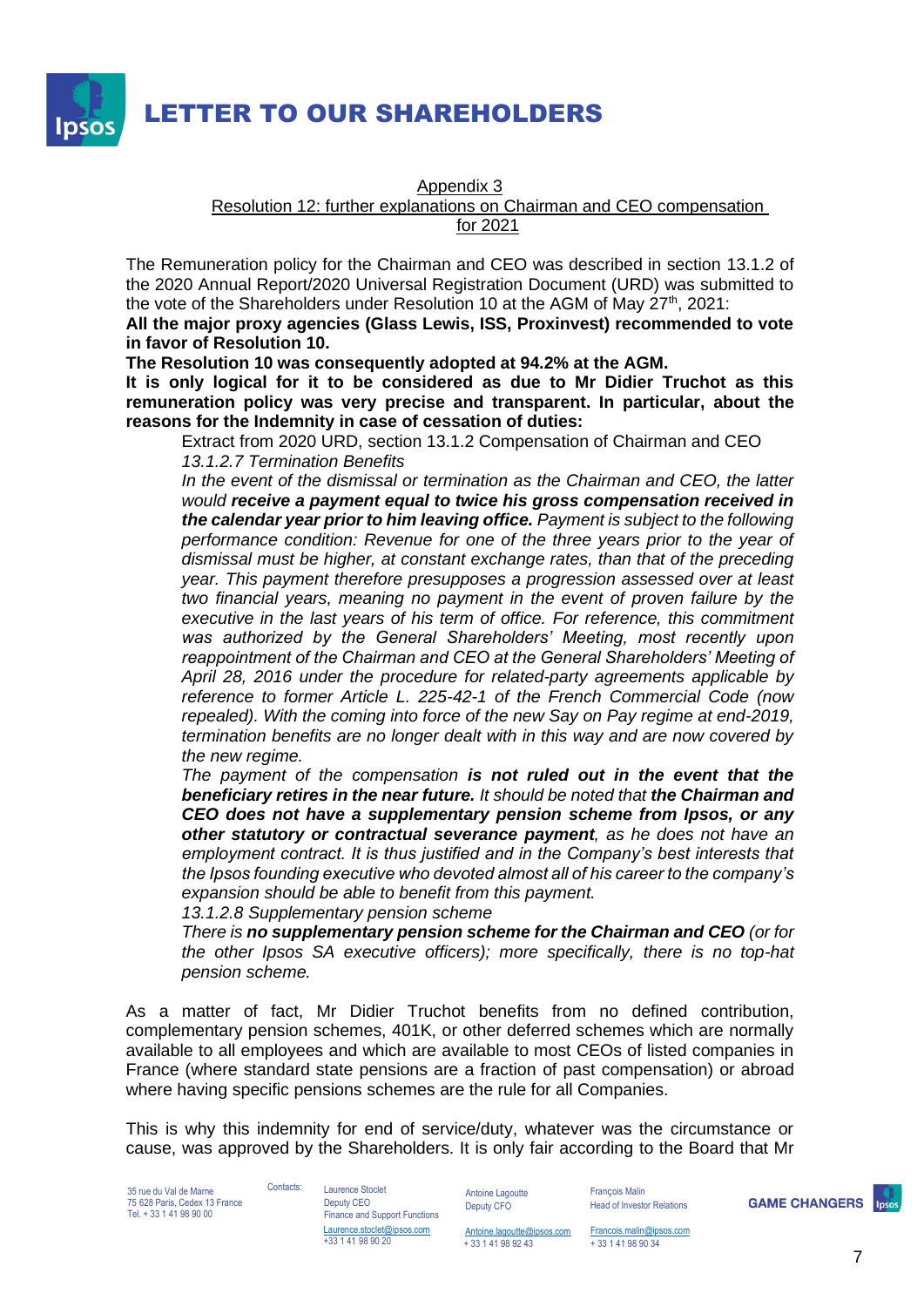

Didier Truchot receives it. It would be totally illogical and inconsistent not to reconfirm this approval.

In addition, the Board draws the attention of the Shareholders to the fact that the Board did not grant Mr Didier Truchot any Performance Free Shares related to the fiscal years 2020 and 2021. The standard remuneration policy for the CEO voted by the Shareholders includes a Performance Free Shares programme which is calling for an allocation of maximum 0,03% of capital (13.330 shares) per year, valued at approximately 400 keuros in 2021.

In relation with the fiscal years 2020 and 2021, Mr Didier Truchot did not get those Free Shares allocations.

Instead the Board decided to grant him the approved Indemnity for termination of duties as Chairman and CEO so that Mr Didier Truchot receives a fair compensation for the excellent performance of Ipsos in 2020 and in 2021.

| <b>Mr Didier Truchot, Chairman and</b><br><b>CEO compensation (in 2021:</b> | 2020                  | 2021                  | <b>Average 2</b><br>years |
|-----------------------------------------------------------------------------|-----------------------|-----------------------|---------------------------|
| until 14 November 2021)                                                     | <b>Amounts</b><br>due | <b>Amounts</b><br>due |                           |
| Fixed compensation                                                          | 489,810               | 437,395               | 463,602                   |
| Annual variable compensation                                                | 168,300               | 345,975               | 257,138                   |
| Annual grant of Performance                                                 |                       |                       |                           |
| <b>Shares</b>                                                               |                       |                       |                           |
| Indemnity for termination of duties                                         |                       |                       | 530,836                   |
|                                                                             |                       | 1,081,672             |                           |
| Compensation allocated for the                                              | 0                     |                       | ი                         |
| term of office as Director on the                                           |                       |                       |                           |
| Board                                                                       |                       |                       |                           |
| Benefits in kind                                                            | ∩                     | ∩                     | ი                         |
| Pensions/Defined contributions /                                            | ∩                     | U                     | ი                         |
| 401 K $/$                                                                   |                       |                       |                           |
| Total                                                                       | 658,110               | 1,865,042             | 1,261,576                 |

(1) This indemnity for termination of duties represents less than 2 years of normal compensation as the calculation is based on cash compensation amounts received in 2020, at the time of pandemic, where there was no salary increase and on the contrary a cut of 20% of compensation for 3 months.

No other item was received or awarded (multi-annual variable compensation, benefits in kind, compensation for sitting on the Board, severance and/or non-compete payments, supplementary pension scheme).

In addition, the benchmark of CEO compensations shows that Mr Didier Truchot compensation for 2020 and 2021 is one of the lowest of SBF120 and Next 80. It is also clearly lower than the compensation of other CEOs of listed market research companies (in average over the two years, his compensation was 10 times lower than one of Ipsos US competitors and half of the one of a UK competitor).

In terms of ESG governance, it is to be noted that the Equity Ratio (difference between CEO package and the mean of all employees) is only at X15 and is one of the lowest in the market research industry worldwide and among all worldwide listed companies.

The Board of Directors

35 rue du Val de Marne 75 628 Paris, Cedex 13 France Tel. + 33 1 41 98 90 00

Contacts: Laurence Stoclet Deputy CEO Finance and Support Functions Laurence.stoclet@ipsos.com +33 1 41 98 90 20

Antoine Lagoutte Deputy CFO

François Malin Head of Investor Relations

**GAME CHANGERS**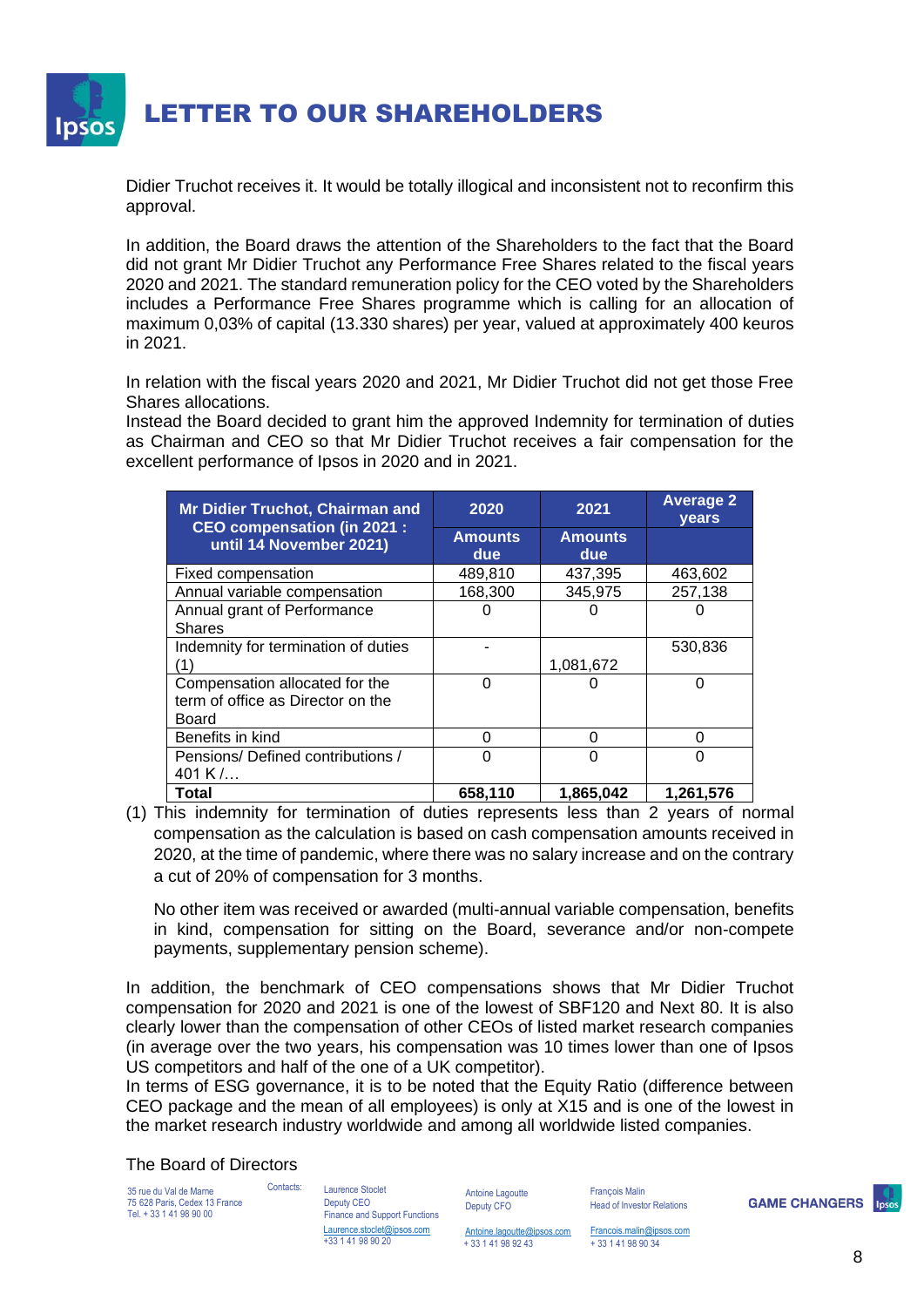

| <b>Nom</b>                                                                           | Gender | <b>Nationality</b> | Independent<br><b>Director</b> | <b>Appointment</b><br>and<br>Compensatio<br>n Committee | Audit<br><b>Committee</b> | <b>CSR</b><br><b>Committee</b> |
|--------------------------------------------------------------------------------------|--------|--------------------|--------------------------------|---------------------------------------------------------|---------------------------|--------------------------------|
| Didier Truchot - Chairman<br>of the Board of Directors                               | M      | French             | <b>NO</b>                      |                                                         |                           |                                |
| Ben Page - CEO                                                                       | M      | <b>British</b>     | <b>NO</b>                      |                                                         |                           |                                |
| <b>Laurence Stoclet - Deputy</b><br><b>CEO and Chief Financial</b><br><b>Officer</b> | F      | French             | <b>NO</b>                      |                                                         |                           |                                |
| Jennifer Hubber - Chief<br><b>Client Officer</b>                                     | F      | <b>British</b>     | <b>NO</b>                      |                                                         |                           | M                              |
|                                                                                      |        |                    |                                |                                                         |                           |                                |
| Patrick Artus <sup>1</sup>                                                           | M      | French             | <b>NO</b>                      |                                                         | M                         |                                |
| Pierre Barnabé                                                                       | M      | French             | <b>YES</b>                     | M                                                       |                           |                                |
| <b>Anne Marion-Bouchacourt</b>                                                       | F      | French             | <b>YES</b>                     | <b>CC</b>                                               |                           |                                |
| <b>Eliane Rouyer-Chevalier</b>                                                       | F      | French             | <b>YES</b>                     |                                                         | M                         |                                |
| Filippo Pietro Lo Franco                                                             | M      | Italian            | <b>YES</b>                     |                                                         | <b>CC</b>                 |                                |
| <b>Florence von Erb</b>                                                              | F      | French             | <b>YES</b>                     |                                                         |                           | cc                             |
|                                                                                      |        |                    |                                |                                                         |                           |                                |
| André Lewitcki - Employee<br>representative                                          | M      | French             | $\mathbf{r}$                   |                                                         |                           | M                              |
| Sylvie Mayou - Employee<br>representative                                            | F      | French             |                                | M                                                       |                           |                                |
| <b>Independence Rate</b>                                                             |        |                    | 50%                            | 100 %                                                   | 66.66 %                   | 50 %                           |
| Percentage of women                                                                  | 50%    |                    |                                |                                                         |                           |                                |

# Appendix 4 Ipsos Board of Directors as at February 1<sup>st</sup>, 2022

Note 1:

Patrick Artus was reclassified from "independent director" to "non-independent" during 2021 because his term of office had exceeded 12 years; without this reclassification, the independence rate would have been 60%.

Directors representing employees, designated by the Unions (Force Ouvrière and CFE-CGC) are not included in the calculation of the Board's independence rate, in compliance with the article 8.3 of the AFEP-MEDEF Code to which Ipsos refers.

CC = Commitee Chairman / M = Member

35 rue du Val de Marne 75 628 Paris, Cedex 13 France Tel. + 33 1 41 98 90 00

Contacts: Laurence Stoclet Deputy CEO Finance and Support Functions Laurence.stoclet@ipsos.com +33 1 41 98 90 20

Antoine Lagoutte Deputy CFO

François Malin Head of Investor Relations

**GAME CHANGERS** 

[Antoine.lagoutte@ipsos.com](mailto:Antoine.lagoutte@ipsos.com) + 33 1 41 98 92 43